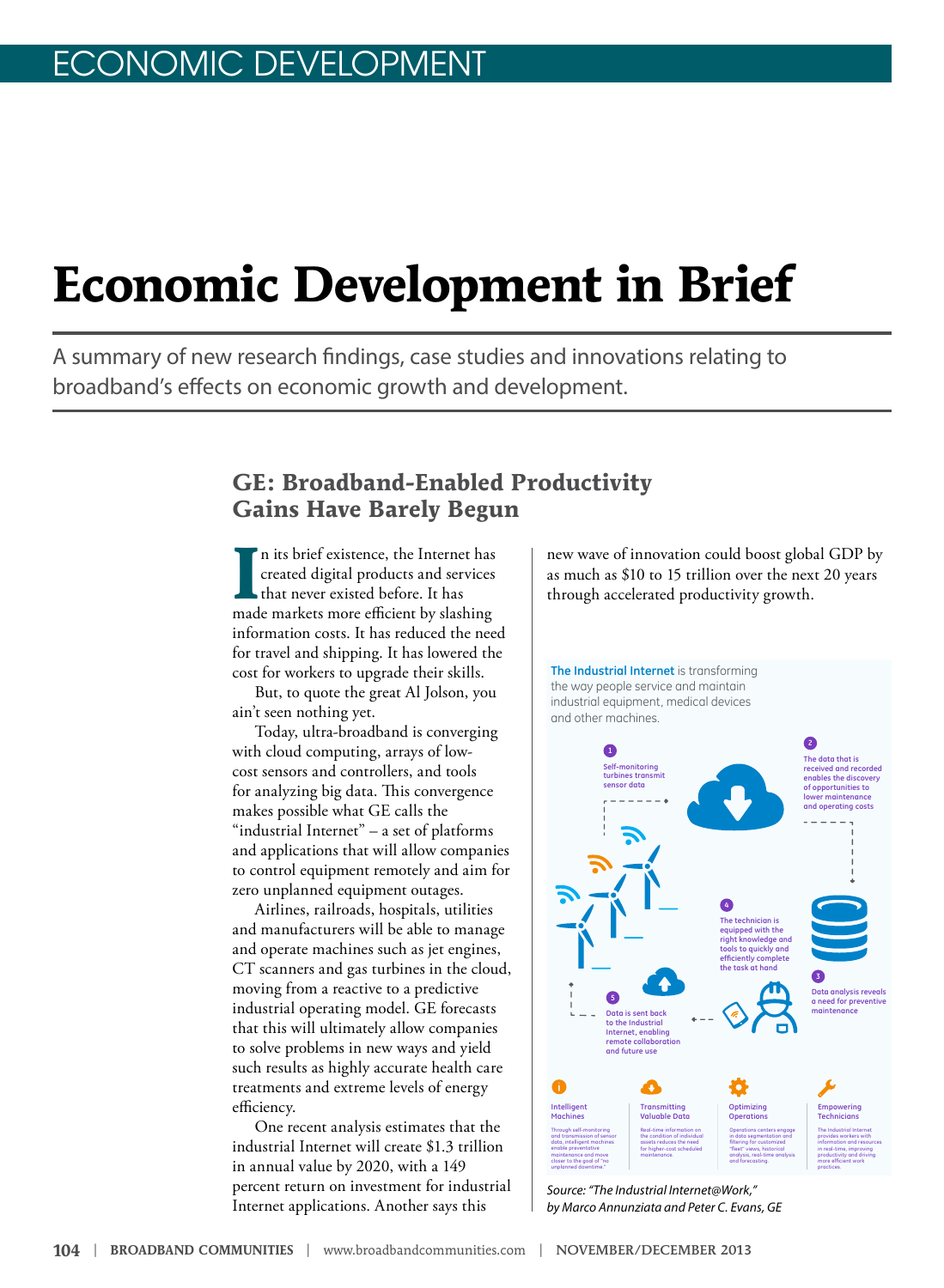### **Broadband Drives Innovation**

By Dr. Bruno Lanvin / *Executive Director ECI, INSEAD*

*(Excerpted from "The State of Broadband 2013: Universalizing Broadband," a report by the UNESCO Broadband Commission.)*

Successful innovation is based on a complex ecosystem in which investments in R&D take place against a background of efficient infrastructure, talent and a socioeconomic environment rewarding creativity and risk as paramount.

Where such an ecosystem is lacking, investments in R&D do not generate their full returns. Indeed, the "middleincome trap" risks becoming a "middle innovation ranking trap": Many emerging economies that had made spectacular progress in innovation rankings over the last few years have proved unable to maintain their rates of progress, despite continuing or accelerating investments in R&D.

Ecosystems of innovation do not happen overnight. Efficient financial, educational, legal and regulatory frameworks are needed, which typically take more than a generation to build.

Broadband could generate "innovation-as-aservice" in ideas across emerging economies via telepresence, crowdsourcing and remote collaboration. Innovators can also reach venture capitalists in other regions more easily.

Innovation is a four-faceted mindset, involving people, ideas, finance and market. Yet history often provides accelerators that have proven beneficial to innovation.

Broadband is one such accelerator, driving rapid change across these four pillars of innovation. Broadband deployment can accelerate innovation by promoting academia-business alliances, leadership across borders, metrics and local dynamics. For people, ubiquitous broadband will benefit first and foremost the education sector by contributing to the detection,

stimulation and blossoming of talent.

Combined with cloud computing, broadband could generate "innovation-as-a-service" in ideas across emerging economies via telepresence, crowdsourcing and remote collaboration. Broadband also improves financing by allowing innovators to reach venture capitalists in other regions more easily. Broadband enables firms and individuals to "move beyond mere Web presence" and reach consumers worldwide through secure platforms, interactive virtual shop windows, and local and targeted advertising.

### **In Rural Areas, Broadband Adoption Is Key**

Adoption is the most important – and possibly the only – variable that relates broadband to rural economic growth in the United States, according to a new study, "Broadband's Contribution to Economic Health in Rural Areas," by Brian Whitacre of Oklahoma State University, Roberto Gallardo of Mississippi State University and Sharon Strover of the University of Texas.

Using FCC broadband adoption data, National Broadband Map infrastructure data and various measures of economic outcomes, the authors compared rural counties with counties that were similar in other ways except for broadband availability or adoption. They found the following:

- In counties with levels of broadband adoption above 60 percent, median household income grew faster and unemployment was lower compared with similar counties below this threshold. Where broadband adoption was below 40 percent, the number of firms and employees grew 3 percentage points less than in similar counties.
- In counties with broadband availability above 85 percent, income for nonfarm proprietors grew 5 percent *less* than in similar counties. This suggests that consumers may use e-commerce sooner than local businesses do and that the first effect of rural broadband is to give consumers nonlocal options for shopping.

Rural residents benefit, but local businesses may be at least temporarily disadvantaged.

- Download speeds greater than 10 Mbps appear to increase the percentage of creative-class workers and reduce the poverty level. However, average download speeds less than 3 Mbps are associated with marginally *higher* growth rates in median household income.
- Finally, increasing the number of broadband providers in an area does not by itself appear to affect economic health.

The authors recommend shifting the focus of rural broadband policy toward encouraging adoption in areas where broadband is now available.